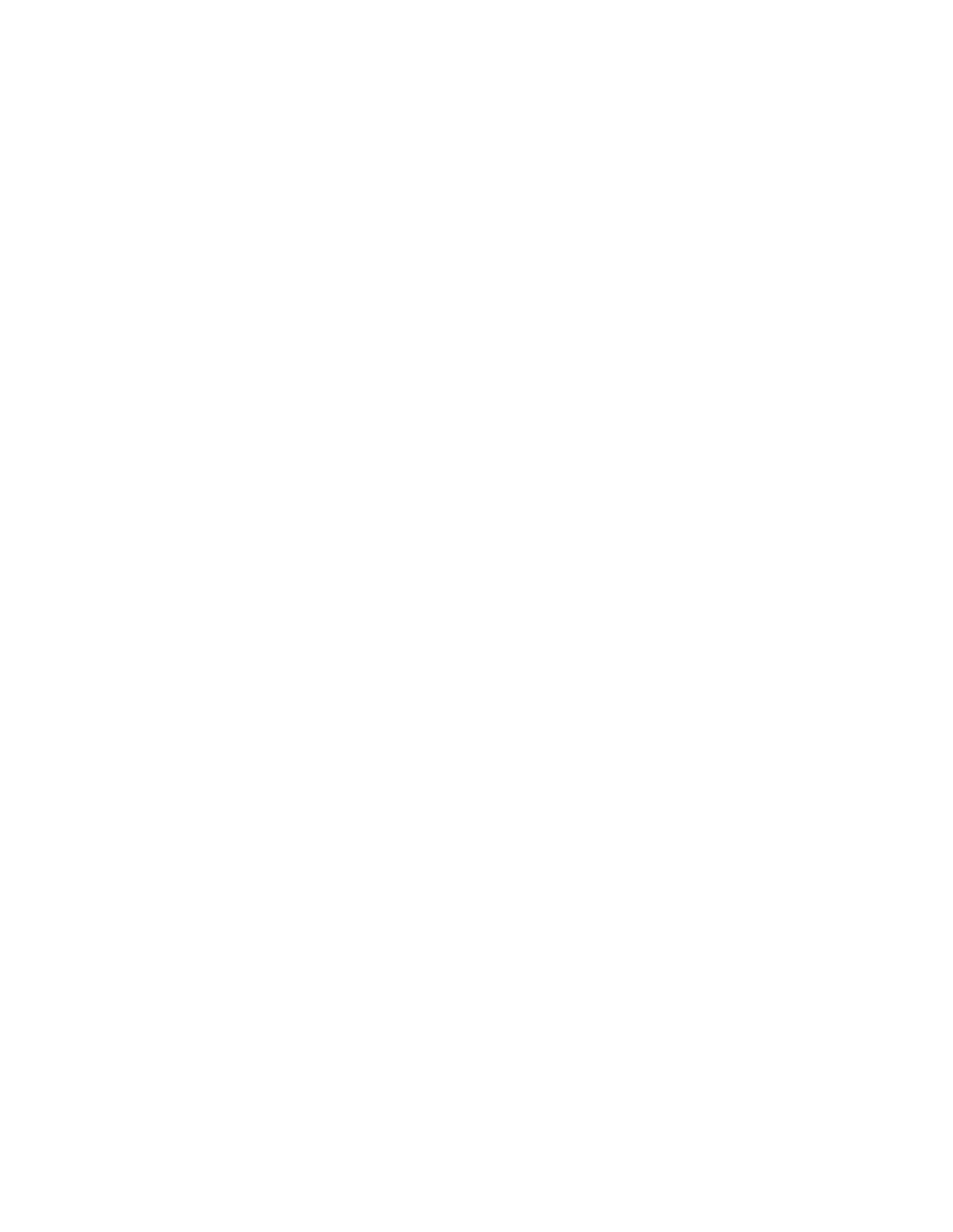# **Statement by Mr Olaf Scholz Minister of Finance of the Federal Republic of Germany to the International Monetary and Financial Committee Washington, 8 April 2021**

## **I. Global economy and financial markets**

## **Global economy, Germany and Europe**

We stand at a critical juncture in this crisis as both the global and our domestic economies provide a mixed picture. Vaccine developments give us hope, but mutations resulting in new, more infectious virus variants underscore risks. In Germany, we still have to uphold contact restrictions, but medium-term economic prospects look much brighter. The IMF's upward correction of global growth backs this assessment. The German economy has weathered the crisis fairly well so far, notably thanks to industrial production and labour market resilience.

We will continue our strong policy support to fight the crisis and to protect lives and livelihoods until the pandemic is under control and economic recovery is firmly underway. Accordingly, we will avoid a premature withdrawal of support. Our recently announced budget reflects the necessity of further fiscal support throughout this year and next year. We have also extended key SME support programmes. To reduce uncertainty, the liquidity assistance provided by the German promotional bank will be available at least until year-end, together with the guarantee and recapitalisation facilities of our economic stabilisation fund. Looking ahead, some sectors are likely to recover more slowly than others. Our support to businesses and households continues to be guided by the objectives of protecting welldiversified economic structures and preserving jobs.

Building on the experience of previous crises, Kurzarbeit (Germany's short-time work programme) has served as an effective instrument to safeguard income and jobs. The programme's simplified access and enhanced benefits will be maintained. Further measures for skills development have been introduced, along with improved incentives for training on the job and subsidies for apprenticeships. Where appropriate, we provide assistance for job transition in order to alleviate the risk of rising inequalities over the long term.

Our recovery strategy places a priority on increasing both public and private investment, notably to support a green and digital transition. We raised federal public investment spending in 2020 by about a third compared to 2019 and are maintaining this focus.

At the European level, finance ministers have acted in solidarity, with a strong commitment to the close coordination of national fiscal policies. Our overall objective has been to mitigate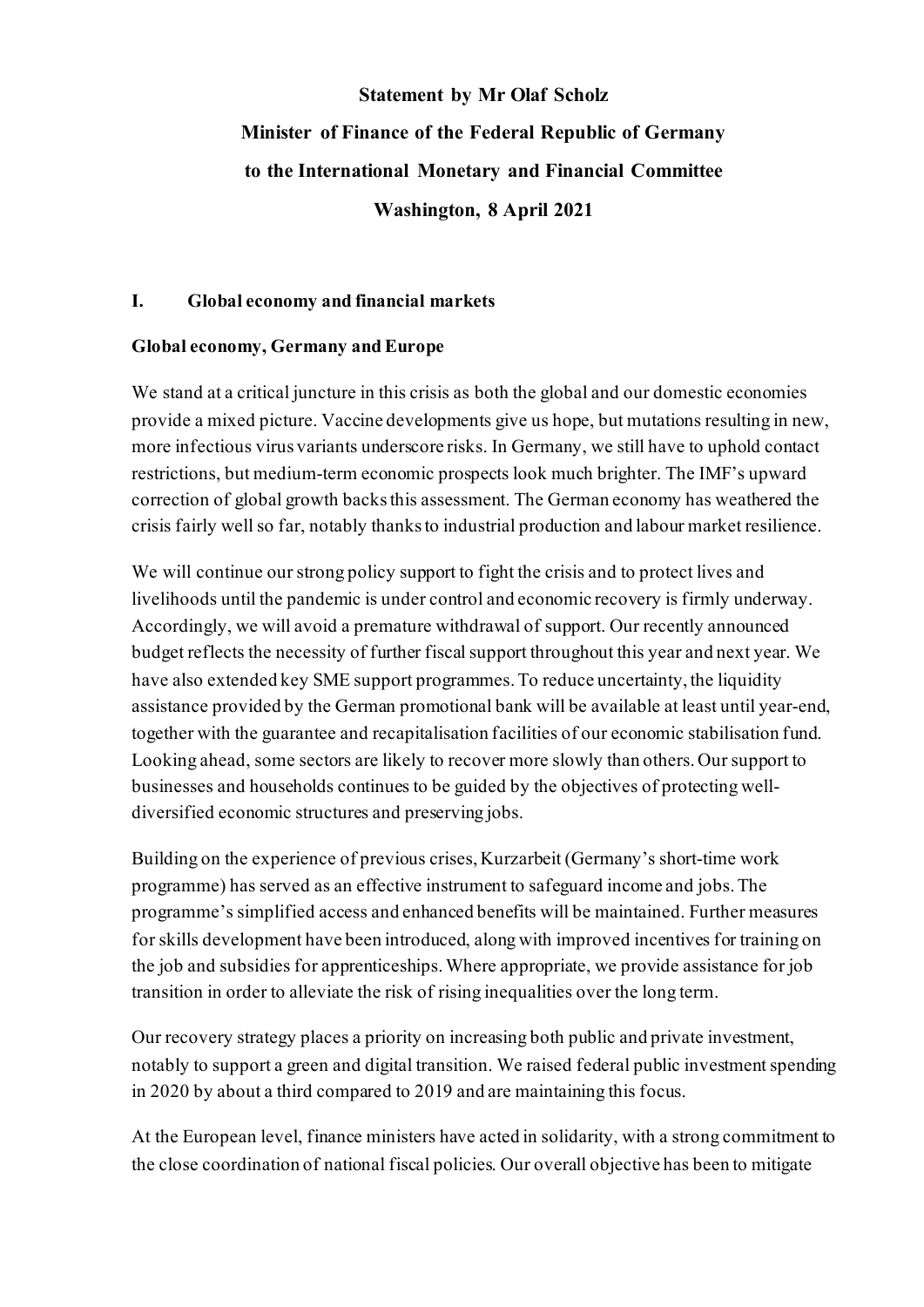the impact of the Covid-19 shock and to pave the way for a swift recovery. Uncertainties remain high, so a supportive fiscal policy in the EU continues to be the right course of action. Once the recovery is firmly underway, we need to implement credible medium-term fiscal strategies that avoid cliff effects as well as permanent burdens on national budgets. Our policy focus should then shift towards supporting a sustainable recovery and increasing potential growth in member states by implementing structural reforms and targeted investments in the green and digital transition. Recovery and Resilience Facility grants will be used for this purpose as well.

To set the stage for sustainable and equitable growth, there is one clear global priority: to advance global public health by effectively containing the virus. We must act together in order to speed up vaccine production and deployment. Only a multilateral approach will enable us to overcome this pandemic. Hence, Germany is strongly committed to the ACT Accelerator and the COVAX initiative. Germany is currently the largest donor to these initiatives, with contributions totalling EUR 2.2 bn. In addition, the European Commission is contributing another EUR 1 bn to COVAX. Germany urges more countries to provide financial support to help the ACT Accelerator achieve its goal of ensuring the rapid distribution of vaccines, therapeutics and diagnostics.

#### **Financial sector**

Germany's swift policy support has successfully mitigated the economic impact of the pandemic. In addition to a wide range of fiscal measures, Germany has taken several macroprudential, regulatory and supervisory measures to ensure financial stability and dampen the negative economic effects of the pandemic. The countercyclical capital buffer was fully released to support banks' ability to finance the real economy. Furthermore, in order to ensure that banks have the capacity to absorb losses and to support the economy through lending, supervisors are calling on banks to refrain from – or at least limit – dividends and share buy-backs. These measures have helped to prevent the crisis from spreading to the banking sector and have bolstered financial stability. On top of that, the regulatory reforms that we adopted after the global financial crisis and the macroprudential policy tools that we are using have made the financial sector more resilient.

Nevertheless, the real economy still faces a high level of uncertainty. Insolvencies are still near an all-time low, partly due to a moratorium on the obligation to declare insolvency under certain circumstances. We must continue to closely monitor the stability of the banking sector and the financial system as a whole, at the national, European and global level. We welcome continued international coordination to avoid unintended cliff effects.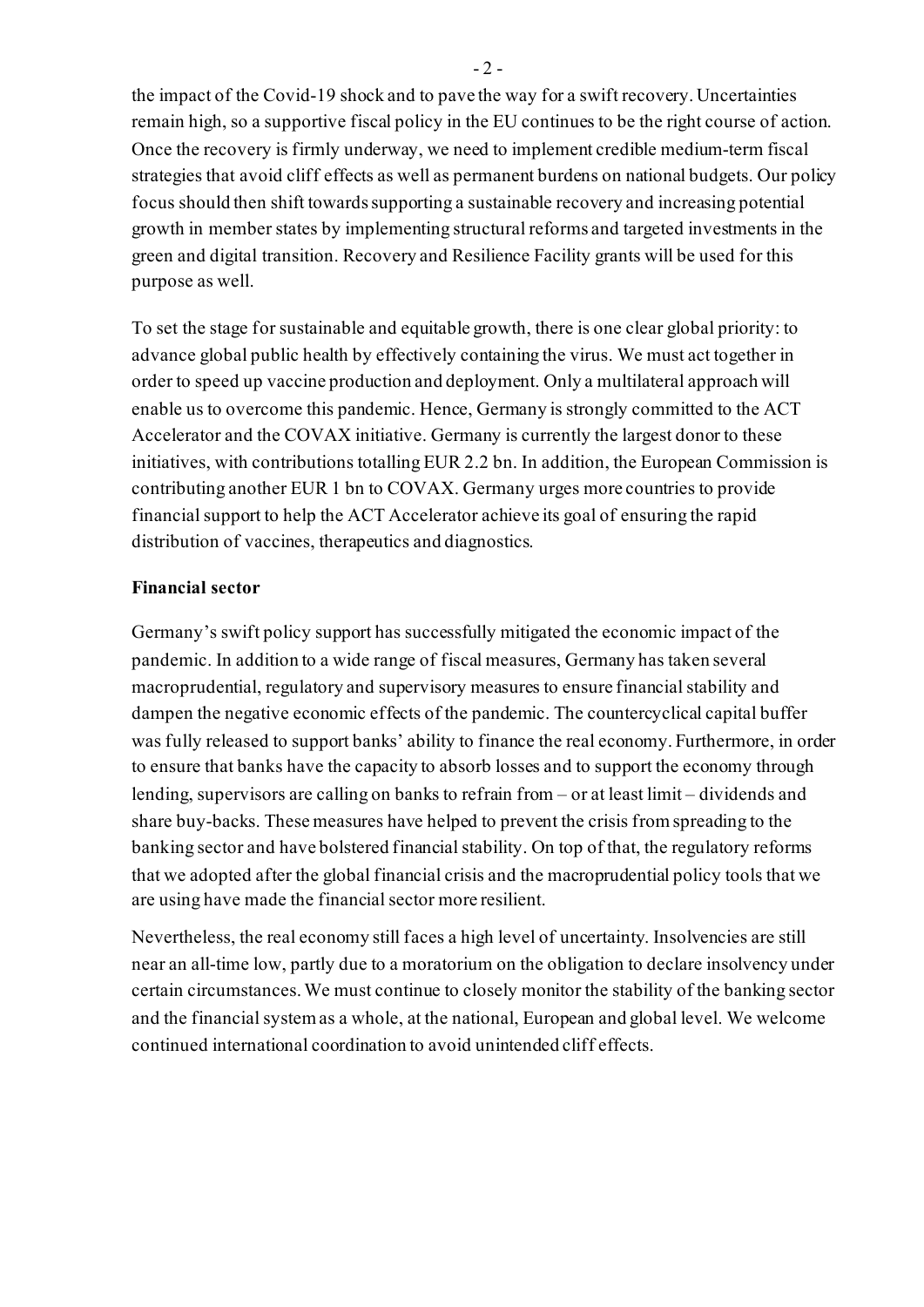- 3 -

#### **II. International financial architecture and IMF policies**

Since the onset of the crisis, the IMF has impressively demonstrated its ability to act swiftly, support its membership and adapt flexibly to changing circumstances. The temporary crisis measures taken by the IMF, including the expanded access to its emergency financing instruments, have contributed significantly to cushioning the immediate economic effects of the pandemic. As the focus turns to stabilization and eventual recovery, extraordinary temporary measures should be gradually phased out and financial support should be shifted to regular, upper credit tranche-quality IMF programmes that address underlying problems.

Low-income countries have been hit especially hard by the pandemic, also because many entered the crisis with severe pre-existing vulnerabilities, including limited borrowing capacity and high debt levels. Against this background, we support the current review of options on how best to assist these countries in meeting their financing needs. We consider it essential to preserve the catalytic effect of IMF lending in light of its mandate and in recognition of the fact that a rising share of senior debt can put the receiving country as well as the IMF in a challenging position. The IMF is in a unique position to support its members, thanks to its technical expertise in designing credible programmes that lead towards sustainable macroeconomic positions and that help give other lenders, donors and investors the confidence to maintain or expand their financial exposure. This puts a premium on finding the appropriate mix of financial support from the IMF, other international institutions, bilateral instruments and the private sector. Germany continues to support an adequately resourced IMF Poverty Reduction and Growth Trust (PRGT) as well as the IMF Catastrophe Containment and Relief Trust (CCRT). We have made significant bilateral contributions to both since the onset of the pandemic. That said, it is critical to ensure that the funds provided are effective in achieving their goals, including support for the most vulnerable. Hence, domestic reforms that, among other things, promote good governance and fight corruption will need to be pursued vigorously. Capacity development will play a key role. The IMF should coordinate closely with the World Bank, other MDBs and development partners to ensure coherence and avoid overlaps.

We fully support the G20 debt initiatives. The Common Framework should be implemented fully and in a timely manner, with the IMF playing a key role in its operationalization in close cooperation with the World Bank. It is essential that private creditors participate at least on comparable terms as the official sector in debt treatments under the Common Framework. On this basis, we stand ready to support a final extension of the Debt Service Suspension Initiative for eligible countries until the end of 2021. At the same time, we strongly encourage the countries to make use of the benefits of an upper credit tranche IMF-supported programme. This could also pave the way for a more permanent solution of solvency problems via debt treatments under the Common Framework. Further progress on debt transparency/disclosure and stepped-up IMF technical assistance in debtor countries are a priority for ensuring more sustainable debt treatments.